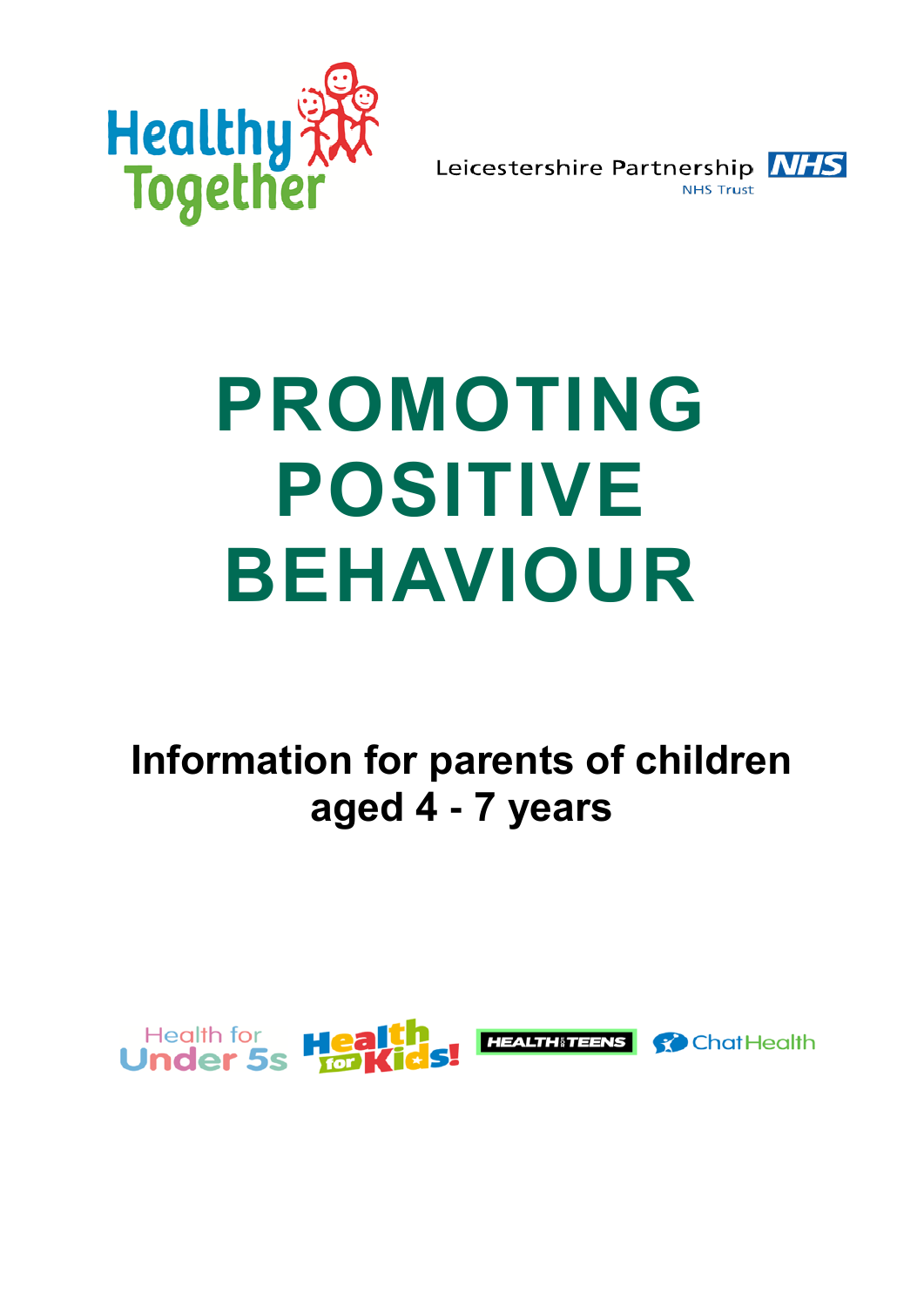# **Why might a child misbehave?**

**Attention seeking -** Children will do just about anything to get the attention they crave from their parents.

**Revenge -** Trying to get back at someone who they feel have treated them badly - this can be their siblings, school peers, parents ...

**Unable -** to verbalise feelings and emotions in an appropriate manner.

**Feeling Powerless -** Having no control over a situation or event ...

**Frustration -** Unable to express themselves verbally and become angry.

#### **Boredom**

**Sleep -** Are they tired? Had a disturbed night's sleep? Bedwetting?

**Diet** - Are they hungry? Had too much sugar, sweets or fizzy drinks?



#### **All children develop differently and at their own pace but most children go through the same stages.**

- Firstly, babies are totally dependent upon others and go through stages of not wanting to be apart from parents/carers.
- Toddlers and pre-school children go through demanding phases as they learn independence and confidence.
- Primary school children become more interested in the people and world around them – but are often still egocentric and think everyone thinks like they do!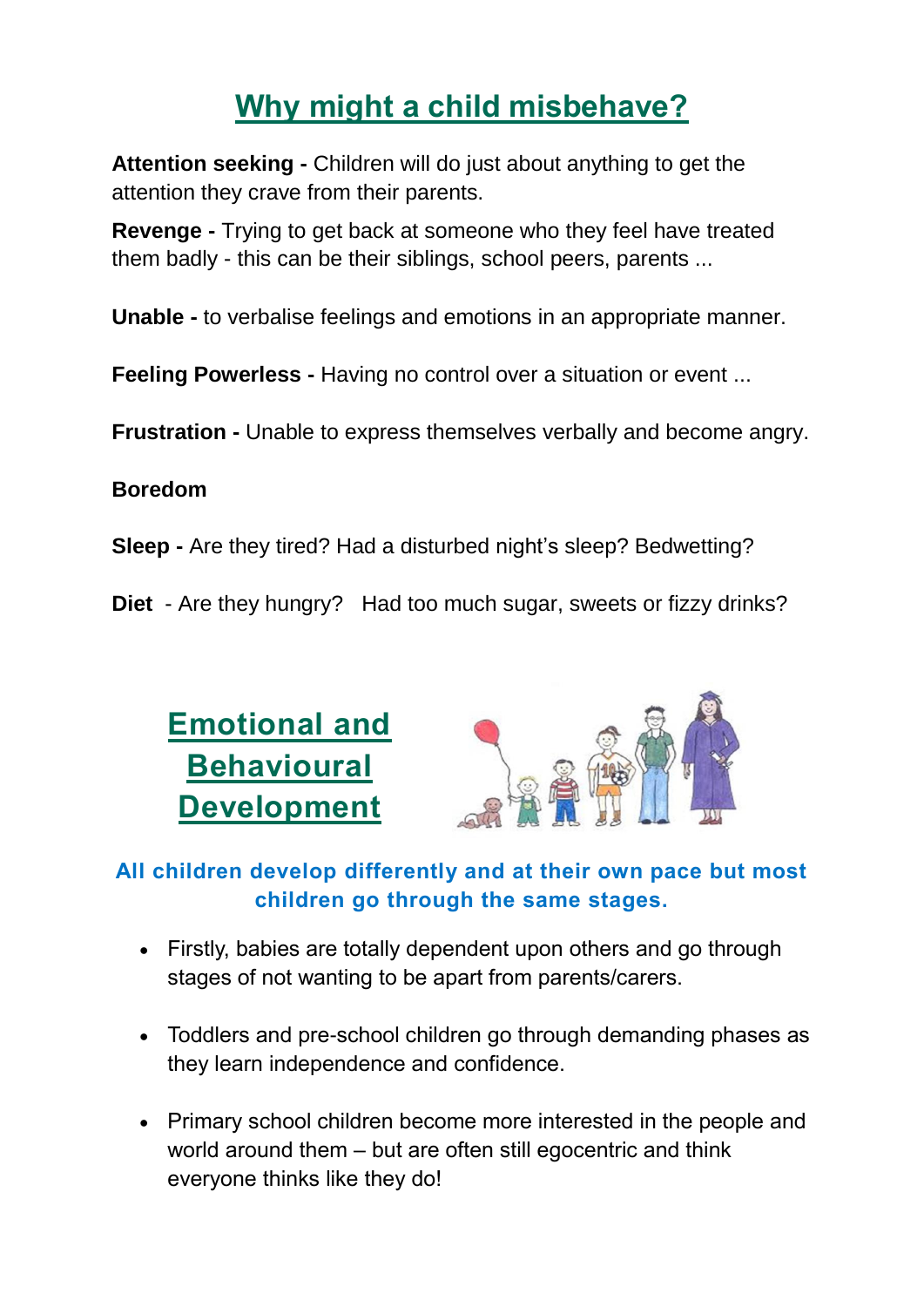

**Children are constantly trying to understand and make sense of the world around them.**

#### **By this age children…**

- may have one particular friend
- are capable of being very sociable
- play with groups of children
- can take turns but are not consistent
- are developing a strong sense of past and future
- are able to cope with delay in having their needs met
- can be confident and self-assured
- may be afraid of the dark and have other fears
- turn to adults for comfort when overtired, ill or hurt





**At this age children are usually friendly, willing to talk to anyone, and are able to be polite.**

#### **By this age children...**

- want approval of adults
- prefer games of rivalry to team games
- enjoy brief separations from home and carers
- show good overall control of emotions
- show a desire to excel, and can be purposeful and persistent
- boast and show off
- enjoy co-operative group play, but often need an adult to support
- still respond to discipline based on bargaining
- are developing a sense of shame
- argue with parents when they request something

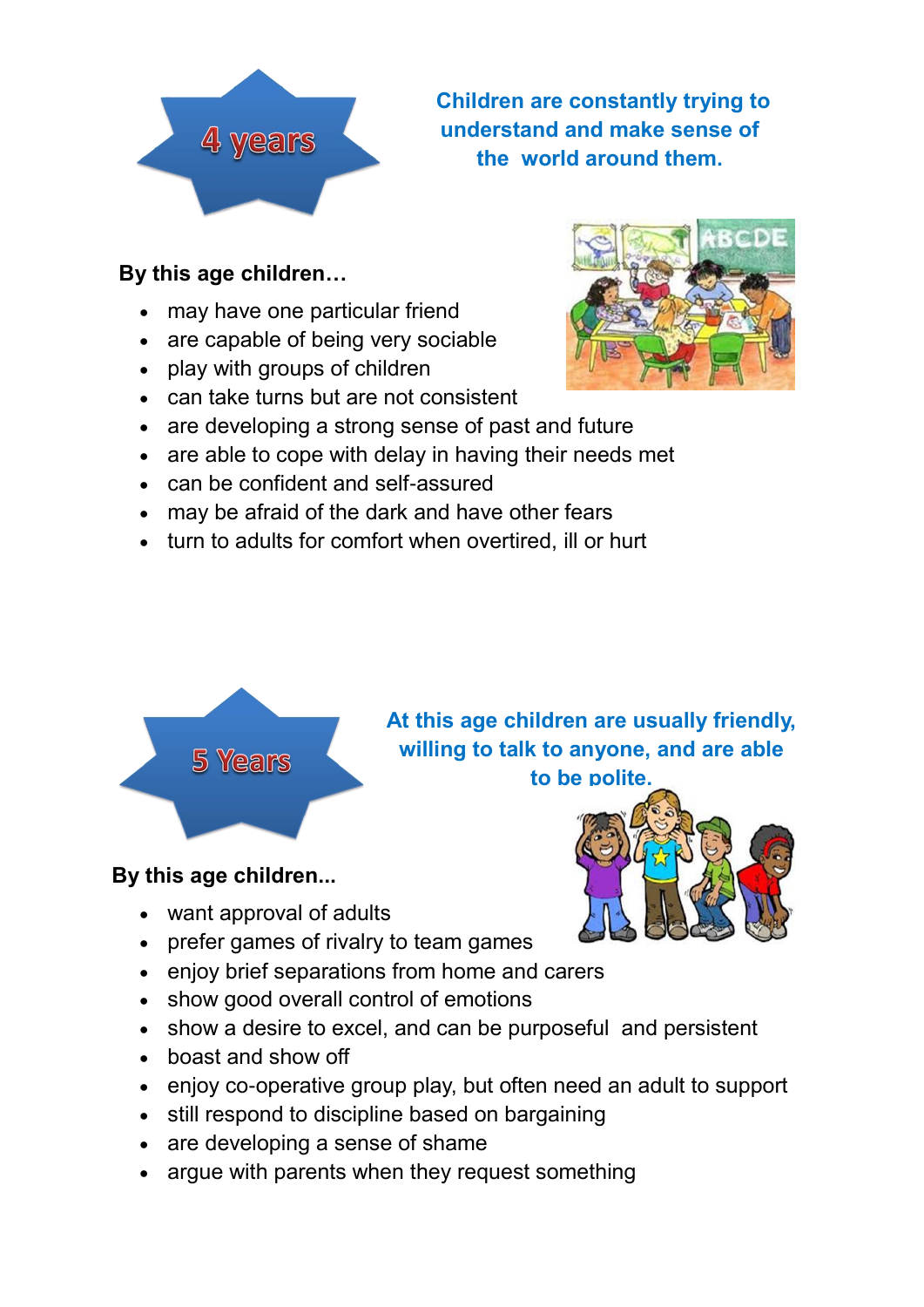

**At this stage children grow steadily more independent. Their friends become more important.**

#### **At 6 years children...**

- may have spells of being rebellious and aggressive
- are often irritable and possessive about their own things

#### **At 7 years children...**

- are more aware of gender characteristics
- may be so enthusiastic for life that carers have to guard against them
- becoming overtired
- become very self-critical about their work
- may be miserable and sulky, and give up trying for short periods



### **Routines**

- Children thrive on routine however many people think the word 'routine' means bad and boring.
- Routine increases a child's sense of security and promotes good behaviour.
- •Establishing clear routines is important.
- Consistent approach by all adults is needed this includes both parents and other carers, family members.
- Children have to learn to follow a fixed sequence of actions same time same place, same way and once a routine is mastered children tend to do it automatically.

#### **Remember:**

#### **1. Consistency**

- **2. Once a routine is set up children tend to do it automatically**
- **3. Keep to the same time, same place, same way**

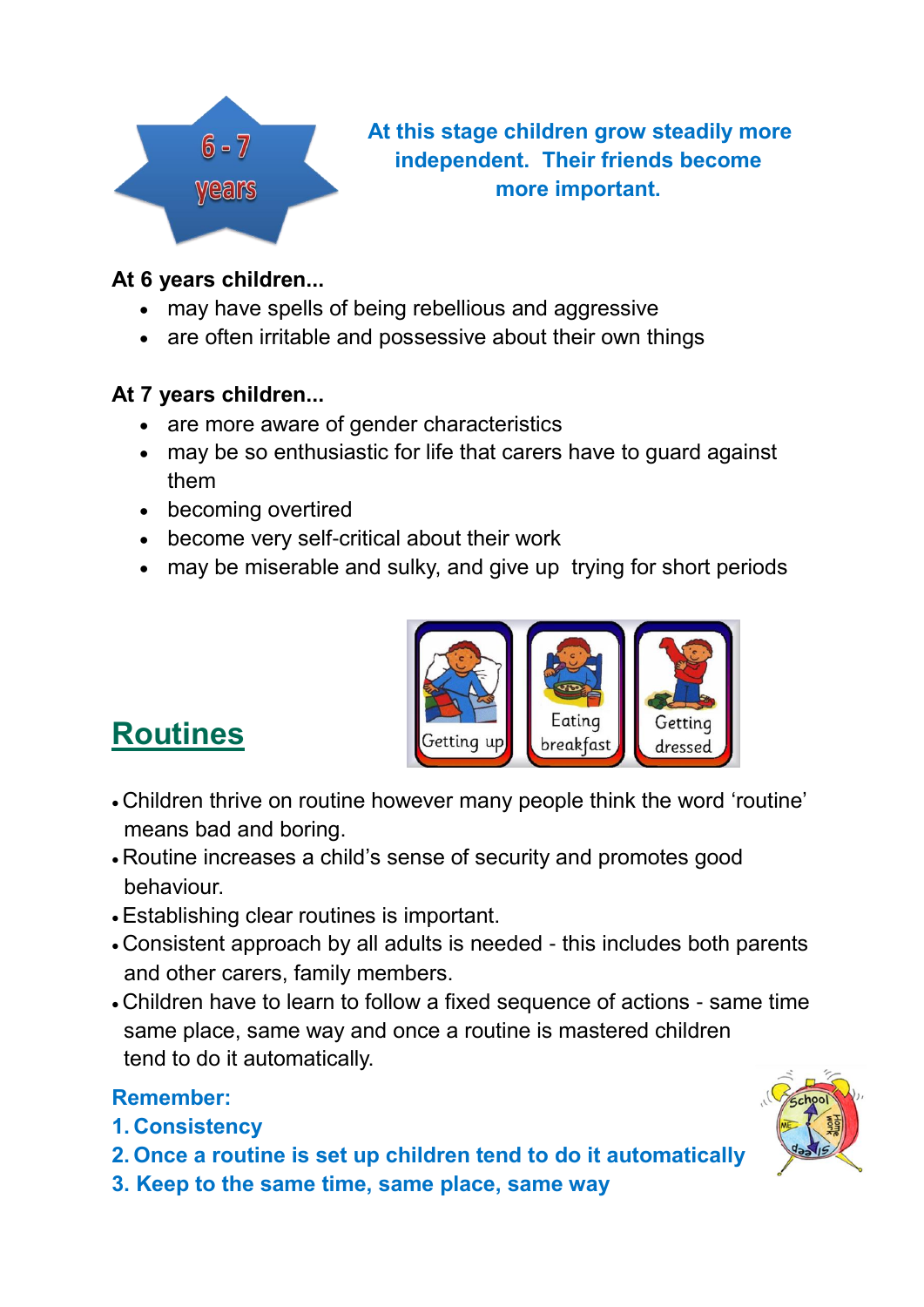## **Routines - Top Tips**

- $\checkmark$  Give clear and simple instructions.
- $\checkmark$  Give eye contact at your child's level.
- $\checkmark$  Gain their attention maintain eve contact when giving instructions.
- $\checkmark$  Explain what you want them to do, why and how.
- $\checkmark$  Give children time to practice don't expect this to happen overnight.
- $\checkmark$  Remind children of expectations each time they carry out the routine. Remember they may need prompting for a while and give them praise for trying.
- $\checkmark$  Your child will often learn from you so be a good role model show them how it's done!
- $\checkmark$  Take account of your child's age and stage of development (see previous pages).
- $\checkmark$  Consider a visual timetable/prompts to help remind your child what they need to do.
- $\times$  Keep your cool!

## **Boundaries**



**Your child must know how you expect them to behave. Knowing what is expected of them is very important, but remember they might need reminders.**

**Boundaries need to be understood by your child and these need to be realistic. Remember to take account of your child's age and stage of development.**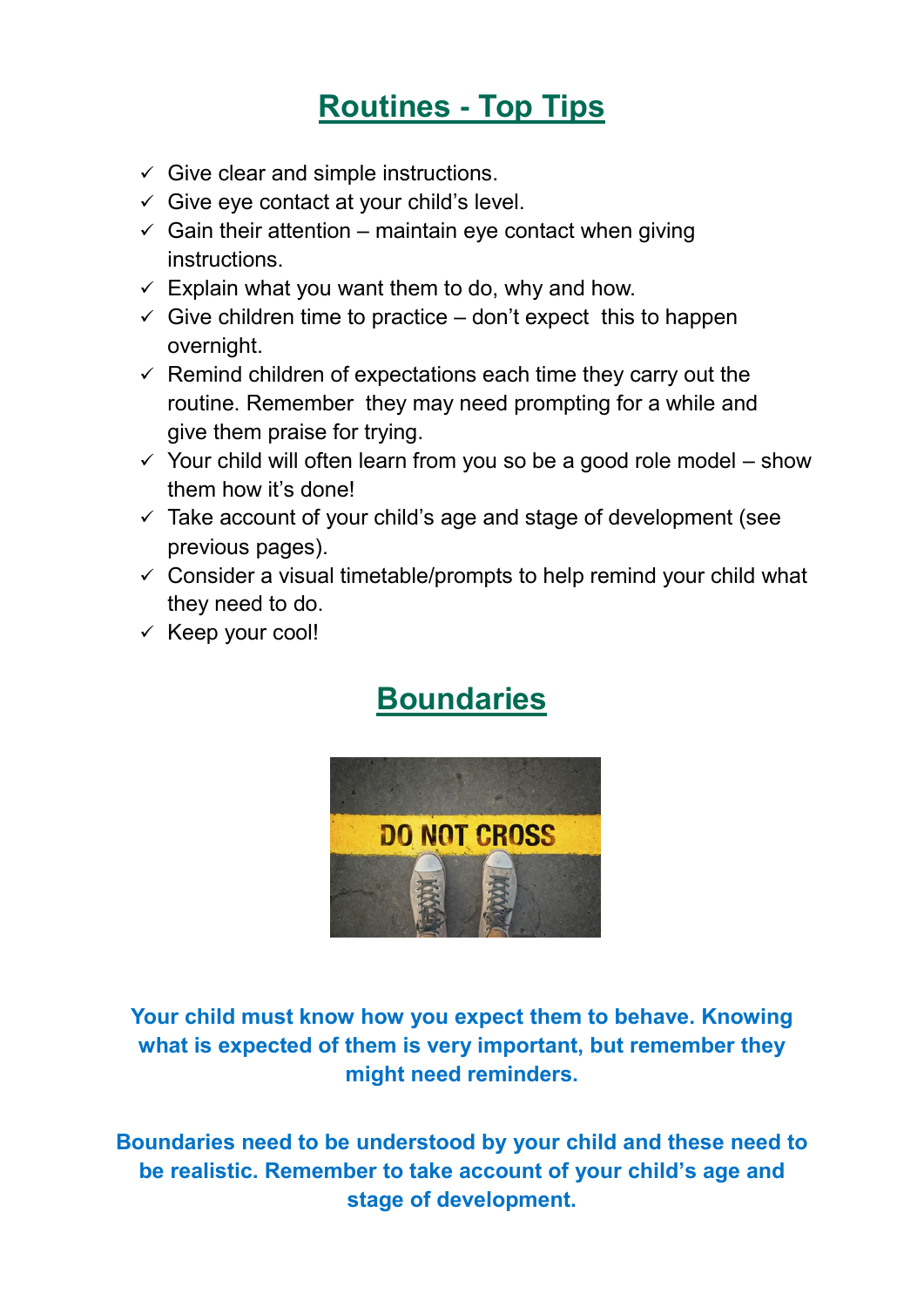# **The importance of praise**

#### **It lets your child know they've done the right thing!**

- $\checkmark$  Praise will reinforce positive language and behaviour.
- $\checkmark$  Promote positive self-image and self-esteem.
- $\checkmark$  Praising in front of others and unexpected praise can boost positive behaviours in children.
- $\checkmark$  Remember to be consistent!

| Very well done!<br>Luv it!<br>Super!<br><b>That's fantastic!</b><br>Aren't you cleverful | Zovely<br>Magnificent!<br>donel<br>Really | You're the best!<br>How cute!<br>Awesome!<br>Terrific!<br>Delightful! |
|------------------------------------------------------------------------------------------|-------------------------------------------|-----------------------------------------------------------------------|
| Wonderful!<br>That's Lo<br>Stupendous!<br>Fabulous<br>What talent!<br>Marvell            | <b>Beatitif</b><br>That's gorgeous!       | Great!<br>indeed!<br>$V$ ery<br>Wotta Star!                           |

# **Positive reinforcement**

#### **Praise will help keep the positive behaviours going!**

Once a child successfully carries out a particular wanted behaviour praise will help keep them co-operative and keep these positive behaviours going.

#### **Keep telling them they're doing great.**



Examples:

*"Thank you for following my instructions." "Well done for playing nicely!" "I'm proud of you for …"*

**Be consistent!**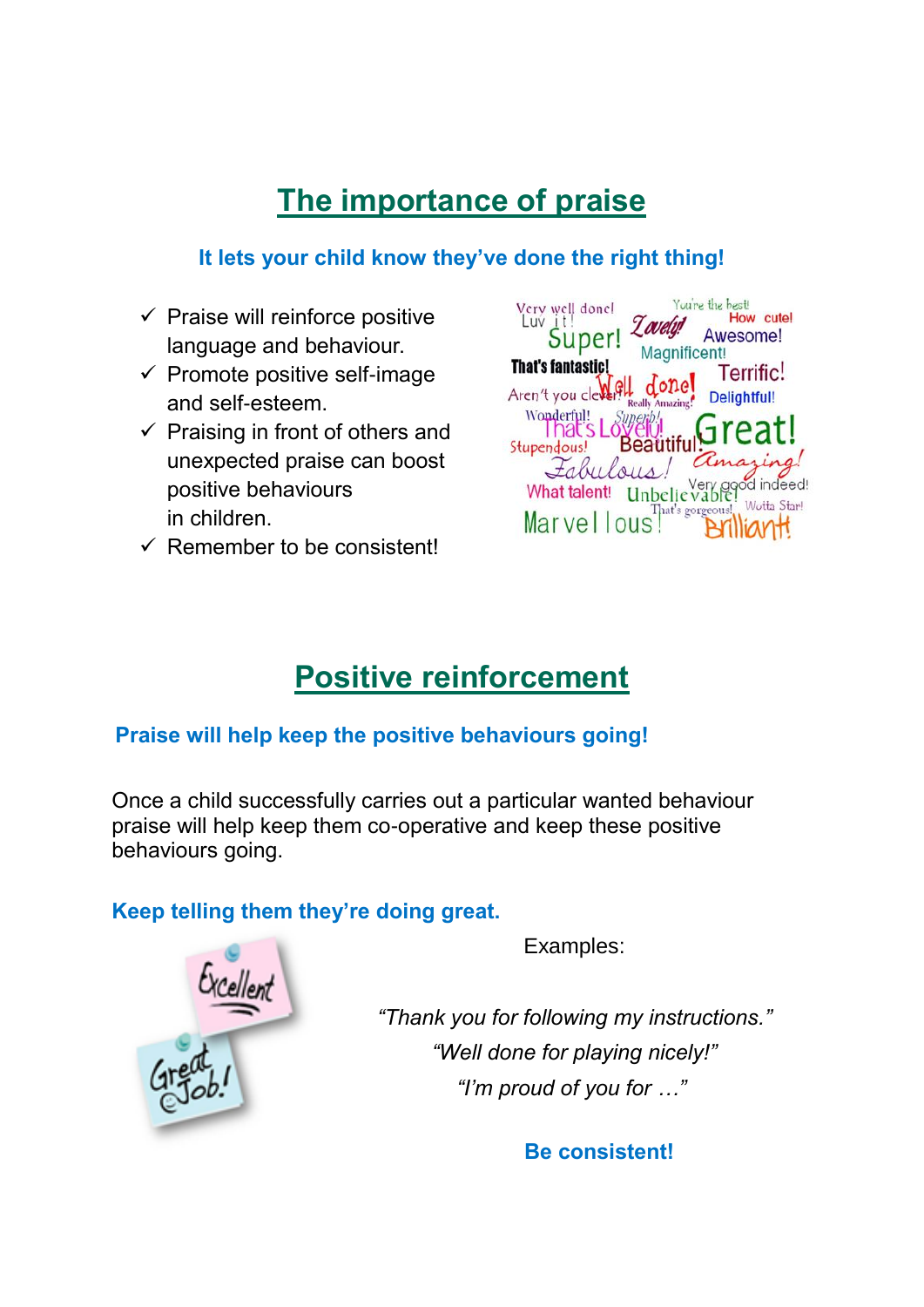**Consistency**

#### **Parental consistency is important!**

If one parent says yes and the other no then it can cause...

- Confusion for your child
- Friction between parents and family members
- The unwanted behaviour to continue

**Remember:** Grandparents and wider family members need to follow the same behaviour strategies for it to work!

# **Types of reward systems**



**Remember:** Do not take rewards away! You can't take a reward away once it's been given as this will not reinforce the positive behaviour that has already occurred.

Reward positive behaviour and ignore negative behaviour where you can.

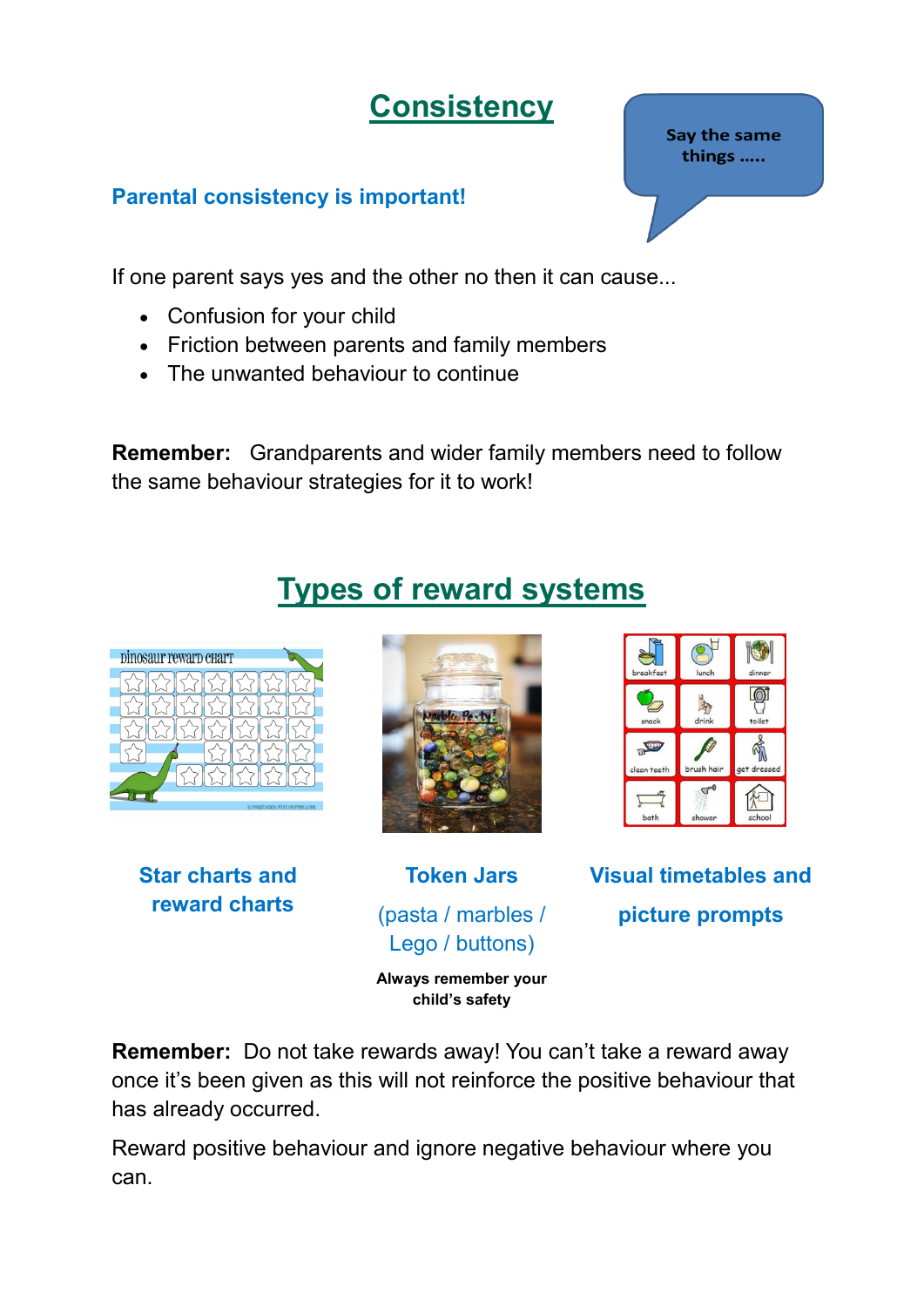# **WAYS TO MANAGE YOUR CHILD'S BEHAVIOURS**

## **1.Deliberately ignoring behaviours**

**Shouting, telling off, commenting are all ways of giving attention and can reinforce the unwanted behaviour from your child.**



• Always put your child's safety first however if the behaviour can be ignored, ignore it.

### **2.Body language**

- Make eye contact.
- Get down to your child's level.
- Remember your facial expression.
- Be aware of your own gestures and movements. Avoid hands on hips, wagging fingers, crossing arms, laughing at your child as your child is likely to copy you!



### **3.Your language**

- Keep it simple. Only make one request at a time and be clear.
- Remember, children can often get confused.
- Turn it on its head'. Ask your child for the behaviour you want – 'please walk' instead of 'don't run'.
- Be a good role model. Don't shout and swear.

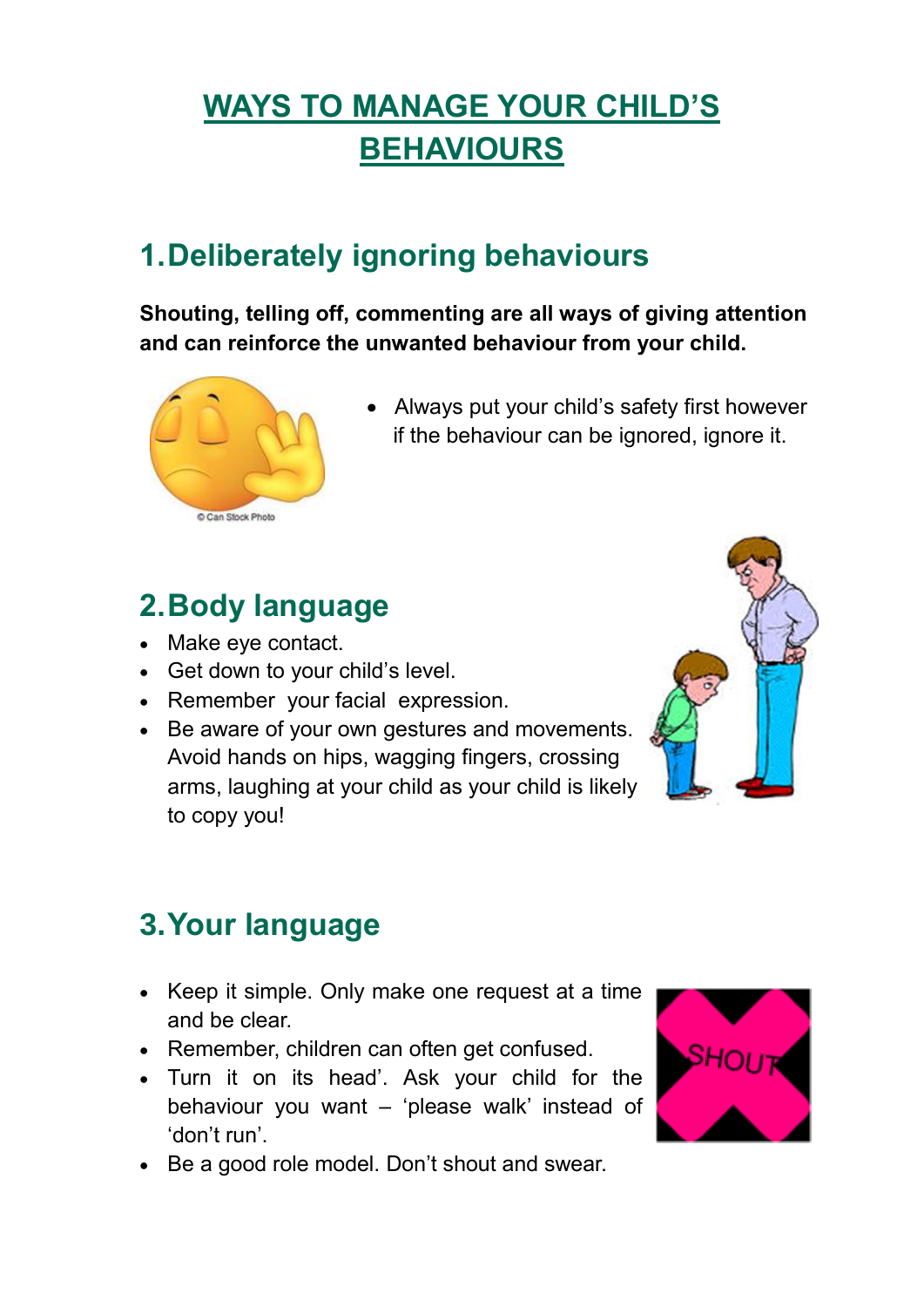### **4.'When and then'**

**This helps your child to better understand what is expected of them. It deals with things positively rather than negatively.**

*'When you have done your homework, then you can play your game'*

**Consider using a timer, then your child knows exactly how long they have to go.**

*'You've got 5 minutes left to play then it time to get ready for bed'*

# **5.Distraction**

#### **Asking your child to do something else takes the attention away.**

 **This works well with younger children.**

Example:

If your child is whining for sweets bring

out their favourite toys or books…

### **6.Time Out**

- Time out can be very effective when things get heated as it allows things to calm down. It can prevent situations getting out of control.
- For young children it is not appropriate to do this for long periods of time – one minute for each year of age is adequate.
- For yourself, try walking away, counting and deep breathing to 10 etc.
- Never tell your child to just 'go away' they will feel rejected.
- Explain to the child it is the behaviour you don't want not them!
- Avoid sending your child to their bedroom as this can provoke the feeling that this is a negative place and can affect their sleep.







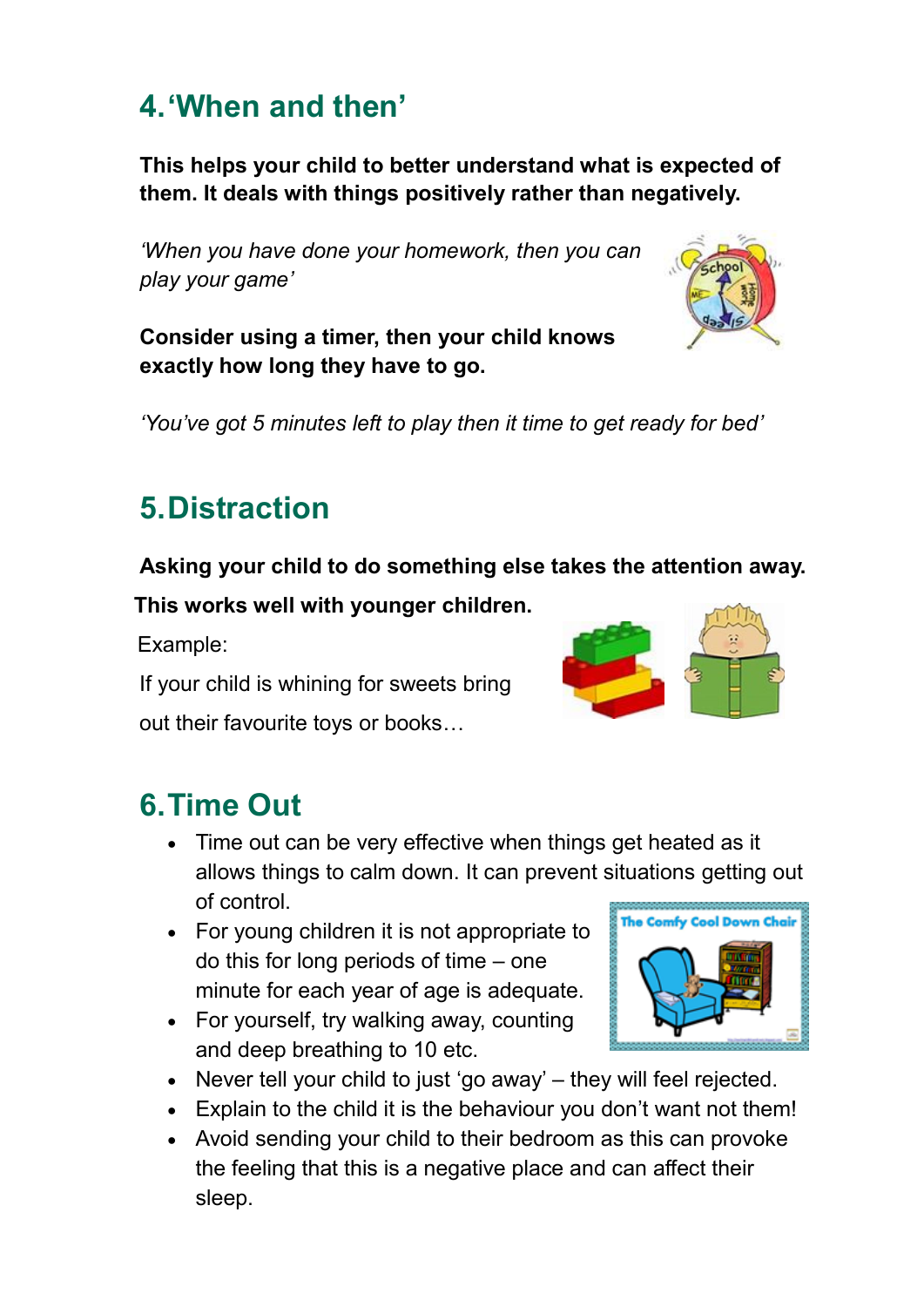# **7.Discipline**

Discipline and consequences need to be age and developmentally appropriate.

Remember to be consistent with what you say and do.

#### **Do not make threats:**

- Don't use idle threats follow through what you have said
- Make sure the consequences fit the crime
- Don't threaten your child with the Police, Social Services, prison etc.

#### **Physical punishment:**

- This models and encourages aggressive behaviour.
- It does not teach your child the behaviour you want.
- It can lead to injury.
- You may get into trouble.

#### **Do not:**

Withhold meals; lock your child in a room; humiliate your child; threaten or hit your child.

### **Final Reminders ...**

| Do                              | Don't                                                                               |
|---------------------------------|-------------------------------------------------------------------------------------|
| • Be consistent                 | • Get wound up or shout                                                             |
| Be positive<br>$\bullet$        | Negotiate too much                                                                  |
| Be realistic                    | • Label your child as 'naughty'                                                     |
| • Ask for help when you need it | • Label your child with Autism<br>or ADHD if they do not have<br>a proper diagnosis |